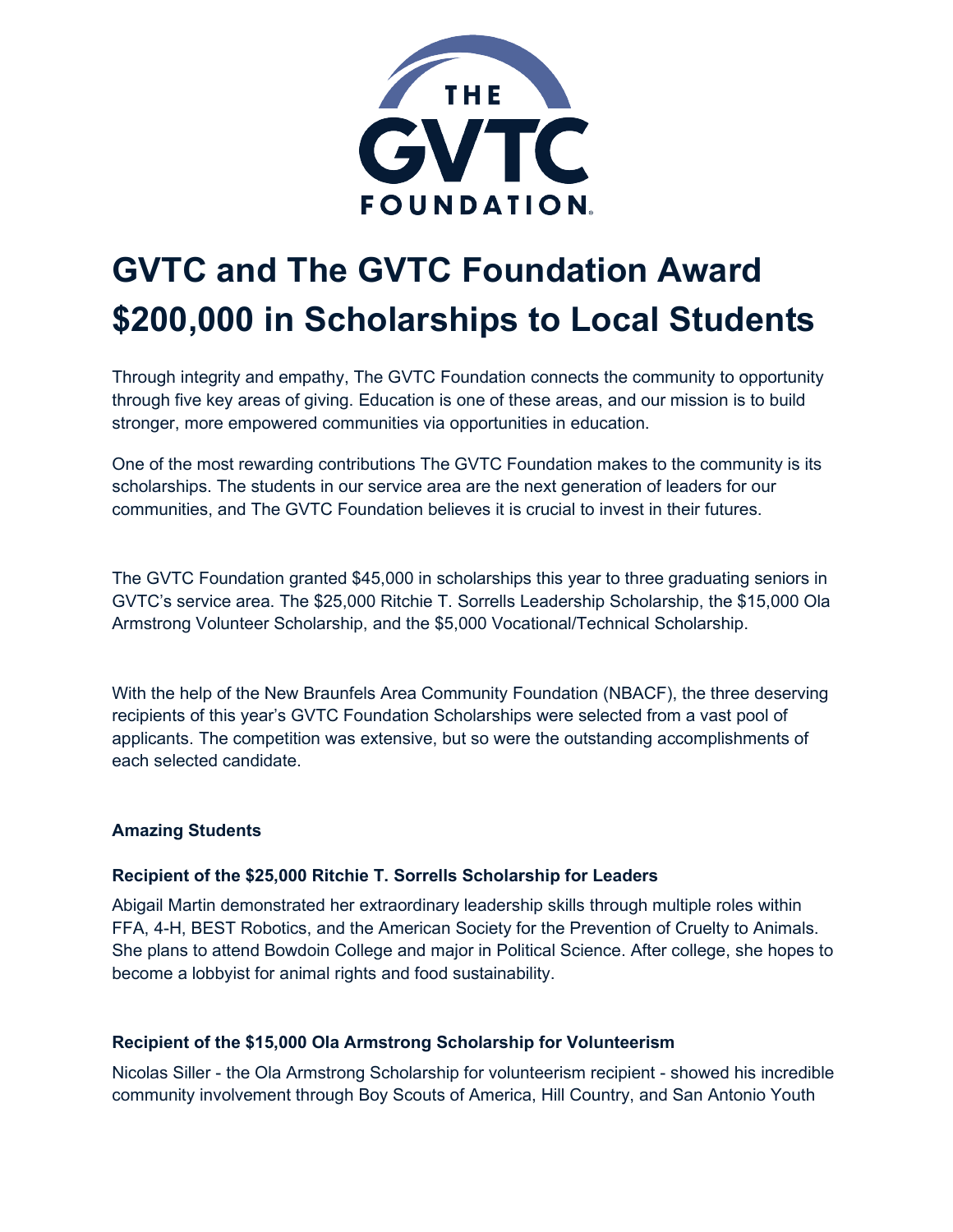Birders Club, and Life Teen at St. Peter's Catholic Church. He will attend The University of Texas at Austin in the fall and plans to obtain a degree in Architecture with a minor in economics or business. After graduation, Nicolas plans to attend graduate school and use all opportunities available to prepare for a career in urban planning and design.

#### **Recipient of the \$5,000 Vocational/Technical Scholarship**

Sarah Robles demonstrated her commitment and determination to continue her education. She plans to attend Texas Tech University and study to become a dental hygienist.

## **GVTC Scholarships for Deserving Students**

As a cooperative, GVTC is in a unique position to award scholarships throughout its communities from funds remaining from its Capital Credits program. Each year, GVTC awards these excess funds to high school students in need.

In 2022, GVTC will disperse \$155,000 to sixty-two high school seniors nominated by their school's faculty and staff worth \$2,500 each. As a local internet service provider, GVTC understands and values the meaning of being local, and with each contribution made, it hopes to enhance the quality of life for those throughout its communities.

## **A Bright Future Ahead**

We're excited to see a new wave of determination and hope in our recipients and each generation to follow. Congratulations, and good luck to all the scholarship recipients in their much-deserved success and future endeavors.

#### **About GVTC:**

###

GVTC is an award-winning fiber optics communications provider delivering high-speed Internet, digital cable TV, phone and interactive home security monitoring to residential and business customers in far north San Antonio, the Texas Hill Country, and South-Central Texas. GVTC offers Internet connection speeds up to 1 Gbps and symmetrical broadband connections, up to 250 Mbps. GVTC's wholesale carrier transport network delivers Ethernet data delivery between San Antonio, Austin, Dallas, and Houston, with access to remote Texas markets. The company's philanthropic arm, The GVTC Foundation, is celebrating more than a decade of charitable giving. More than \$4.9 million in contributions have been given throughout GVTC's service area.

## **Contact:**

John Hill Manager Communications ‐ Ecommerce Office: (830) 885‐8282